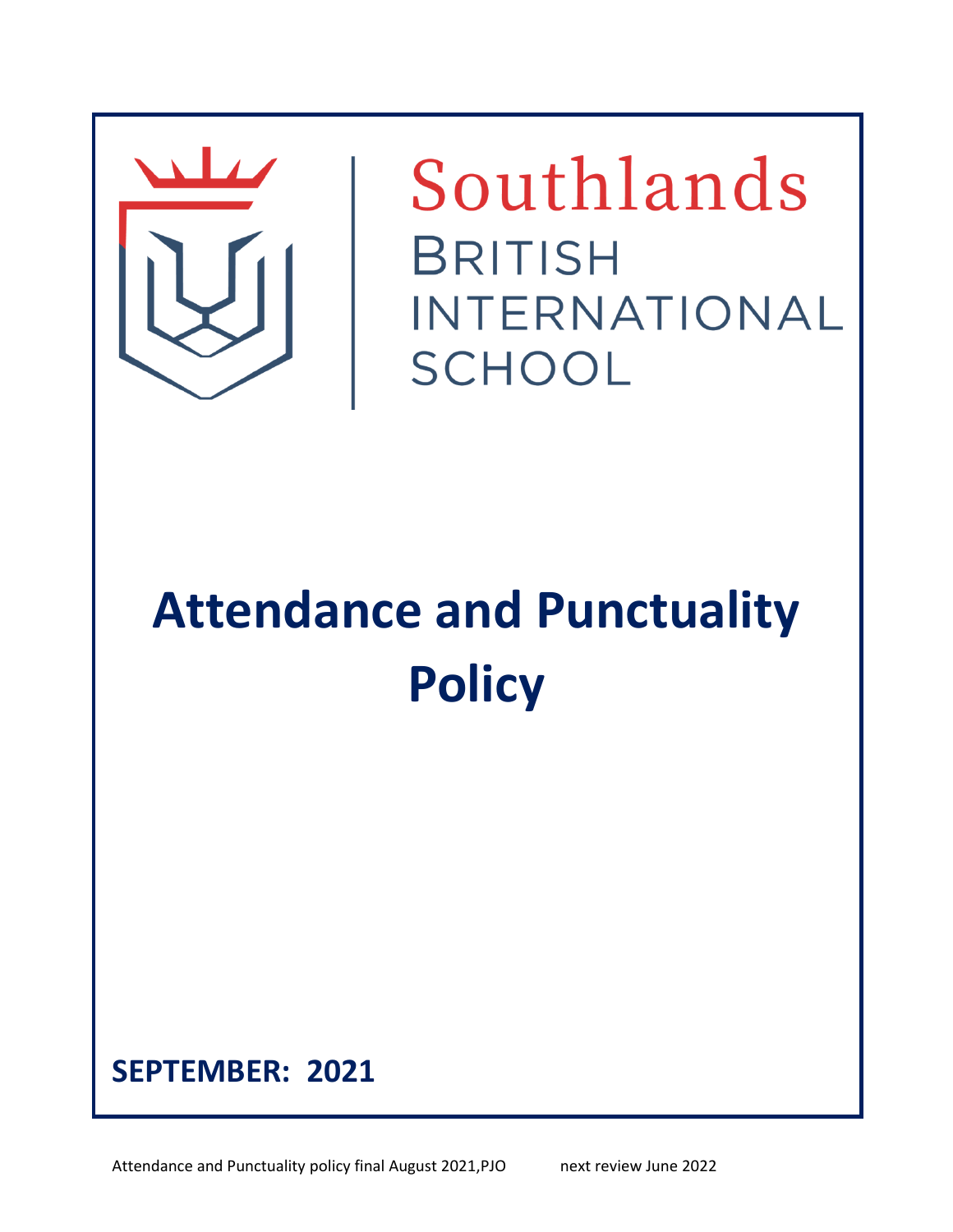

#### **ATTENDANCE & PUNCTUALITY POLICY**

#### **Aim of the policy:**

The attendance & Punctuality Policy exists as part of the school's commitment to monitoring academic performance and student well-being. The policy supports us in upholding our duty of care for students and allows us to maintain records which are free from error.

# **Aim of monitoring attendance and punctuality:**

The close monitoring of attendance and punctuality allows the school to support students to attend school and learn. It ensures we have a full understanding of the reasons for absences/lateness and allows us to mitigate effects on learning through holding positive and constructive conversations with our families.

# **Circumstances that justify absence:**

- Legitimate illness. A medical note is required before being able to return to school if the period of absence lasts for
	- Secondary School students: 3 days (inclusive of weekend)
	- Primary School students: 5 days (inclusive of weekend)
- Unavoidable medical/dental appointments
- Death or serious illness / hospitalisation of a relative
- Approved competitive sporting events
- Directed study leave
- Educational visits
- Other requests will be reviewed and dealt with on a case by case

#### **Notification of absences:**

Regardless of the reason, authorized or not, all absences need to be reported to info@southlands.it at the earliest convenience of the family and before 08:30am if absence notification is on the same day. Notifications are also required for early departure from the school site.

# **Registers:**

- 1. The school day starts at 08:50am and the morning register closes at 08:59am. Any students arriving after this time must report to the front office.
- 2. Any pupil who arrives after 08:50am will be marked as late (L).
- 3. Morning registers must be complete and no student attendance left blank. This is a core professional responsibility of all teaching staff.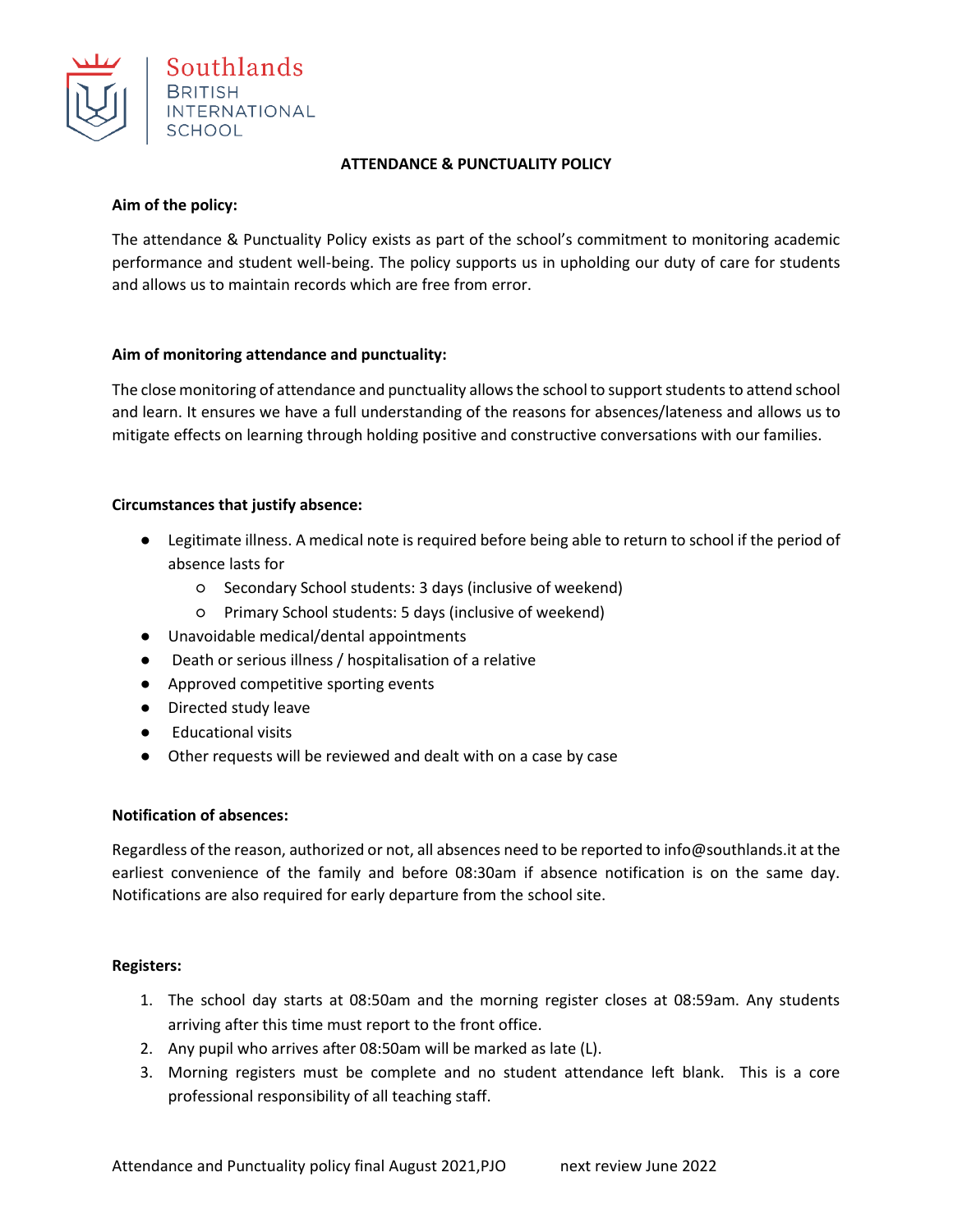- 4. Registers are taken during
	- a. Secondary School students: Morning registration and within the first 5 minutes of every subsequent lesson.
	- b. Primary School students: Morning registration and Afternoon registration straight after lunch.)
- 5. The academic office will check all registers at 09:30am. A list of all missing registers and marks will be compiled and the Office will follow up by going to the relevant teachers and ensure registers are completed. The academic office is then responsible for contacting any student families where a reason for absence has not yet been provided.

All staff will complete registers in accordance to the protocol as part of their duty of care for students in their supervision.

# **Lateness:**

Lateness in any lesson will be challenged by the class teacher.

Persistent lateness will trigger a phonecall home to see where the school can offer support to the family and student. This call should be recorded in the student's communication history in isams. Where issues with punctuality continue a letter from the Key Stage Coordinator or Deputy Head of Secondary School will be sent to the family requesting an onsite meeting.

# **Early departure from school site:**

Parents/Guardians must notify the front office before 08:30am if the absence is on the same day (where possible). The email/phonecall must give the student's name, departure time, person collecting and reason for the departure. The academic office will update the iSAMS dashboard with details for relevant staff to see.

Students must visit the front office before departing to inform them that they are leaving the site. This ensures that in the case of an evacuation we do not waste time or endanger life searching for a missing student who has left campus.

# **Illness:**

If a student needs to leave early due to illness the School nurse will inform parents and arrange for collection of the student. The front office will be notified by the nurse and the child should be collected from the nurse's room. The iSAMS dashboard is updated by the academic office.